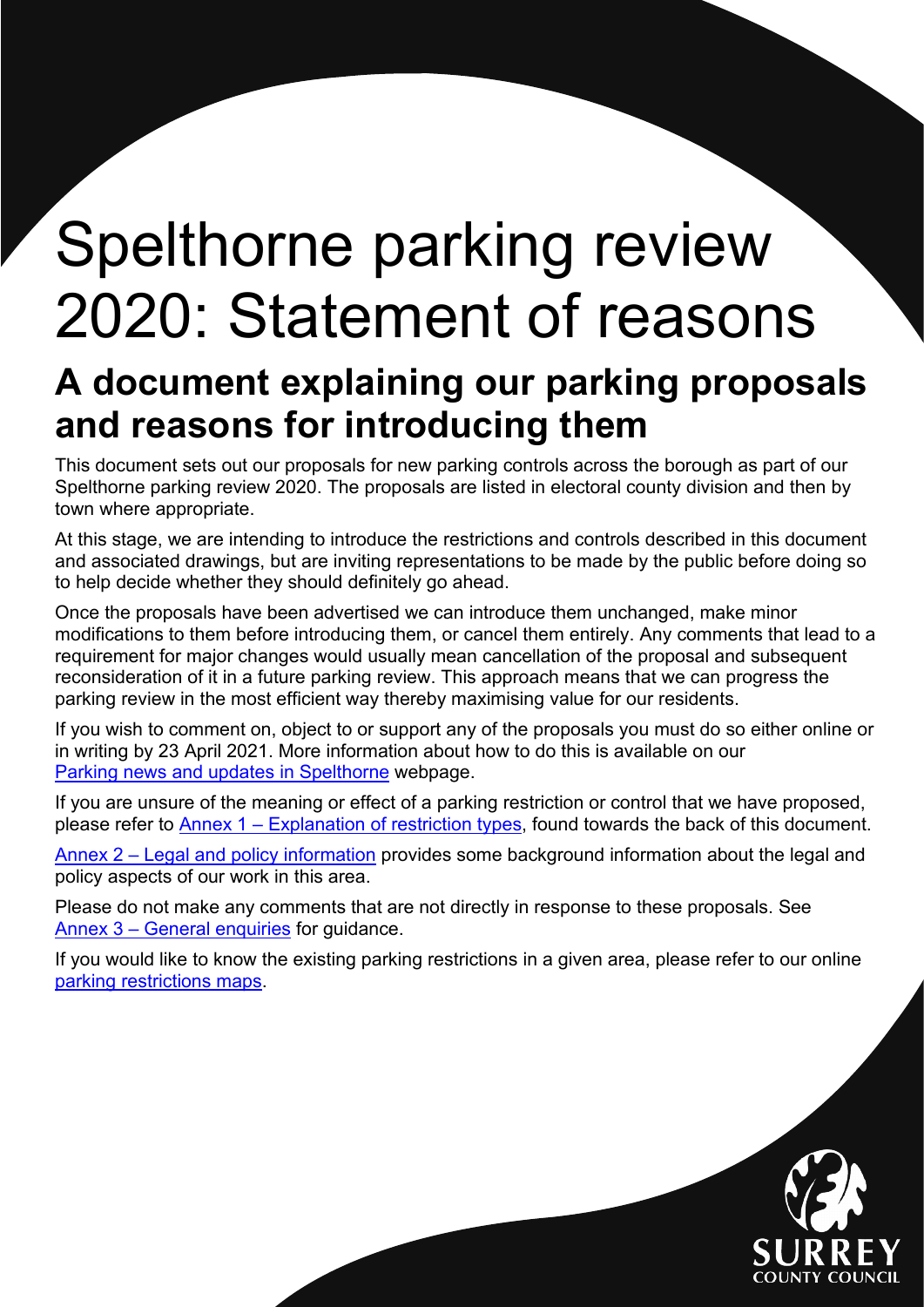# **Contents**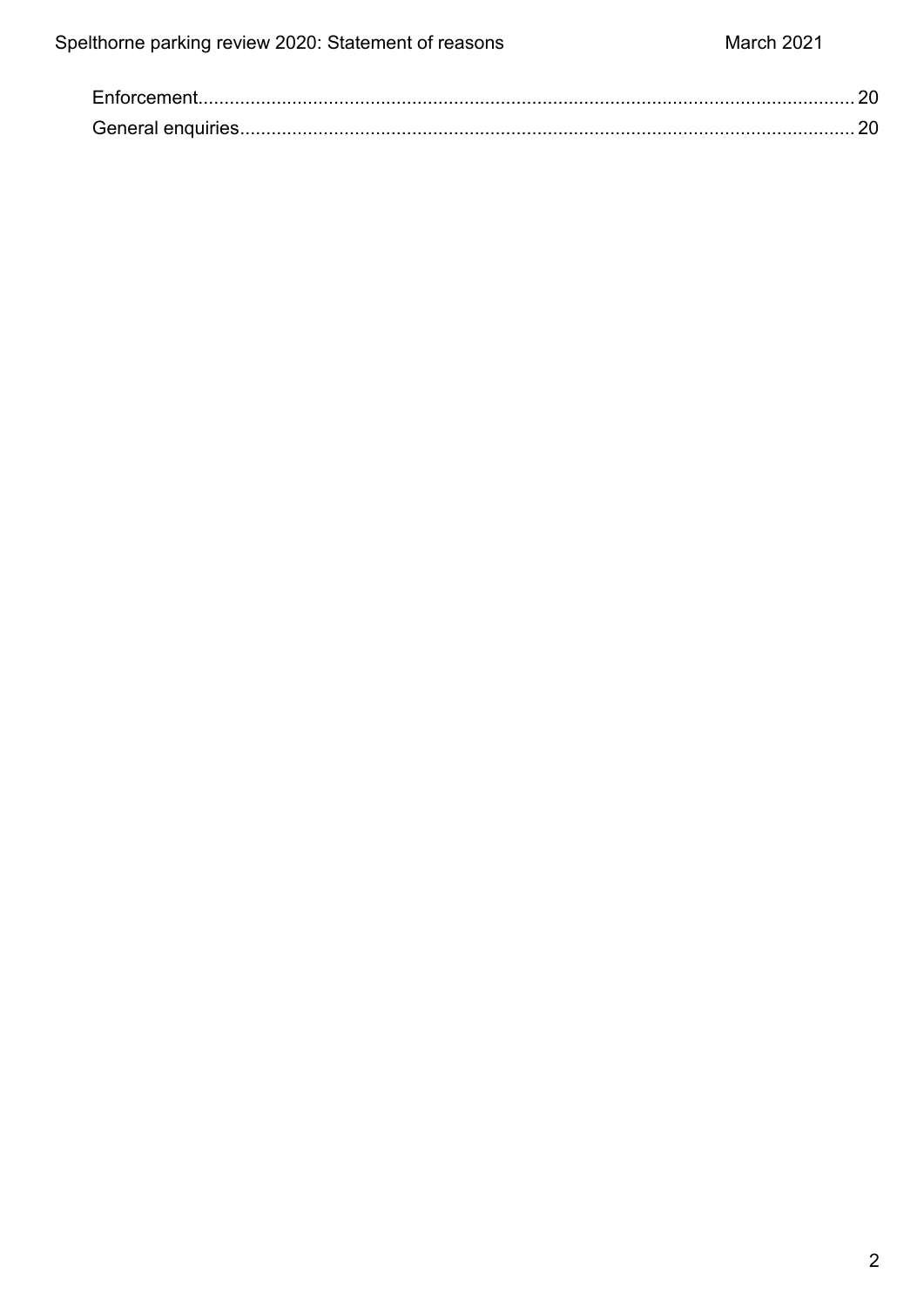# <span id="page-3-0"></span>**Stanwell and Stanwell Moor division proposals**

The county councillor for this division is [Mr Robert Evans.](https://mycouncil.surreycc.gov.uk/mgUserInfo.aspx?UID=948) We have made drawings available on our [website](https://www.surreycc.gov.uk/roads-and-transport/parking/local-news-and-updates/spelthorne/spelthorne-parking-review-2020) to accompany the written description below.

# <span id="page-3-1"></span>**Stanwell**

### **Cranford Avenue junction with Long Lane**

Extend the existing double yellow lines on Long Lane, on both sides of the junction, up to the parking laybys. This will allow parking on the adjacent footways to be enforced, particularly outside the grocery store, which is obstructing access to and from its private forecourt that is used for parking by its customers. Please see drawing number 0109.

### **Lauser Road junction with Town Lane**

Introduce double yellow lines to maintain access, sight lines and road safety on the junction. Please see drawing number 0169.

#### **Hadrian Way (cul-de-sac) junction with Hannibal Road**

Introduce double yellow lines on the northern part of the junction to maintain access, sight lines and road safety. Please see drawing number 0169.

### **Orchard Way junction with A30 Service Road and Desford Way Access Road**

Introduce double yellow lines on the junction and including into the northern side of the Desford Way access road. This will help maintain access, sight lines and road safety on the junction, as well as preventing parking on the footways and verges in the vicinity of the junction. Please note restrictions cannot be proposed on the A30 Service Road itself, as that is under the jurisdiction of Highways England. Please see drawing number 1121.

# <span id="page-3-2"></span>**Stanwell Moor**

### **Spout Lane**

On both sides of Spout Lane, from the give way markings on the junction with Horton Road up to the access slip road from Airport Way, introduce double yellow lines along the entire length of the street. This is to maintain two-way traffic flow and sight lines for all vehicles along the entire length of the street at all times. This proposal is also in response to agreement in principle having been given at Spelthorne Joint Committee on 30 September 2019 for more extensive restrictions on both sides of Spout Lane to be considered as part of this parking review, following a presentation on parking issues in Spout Lane by Borough Councillor Jim McIlroy (also Chairman of the Stanwell Moor Residents Association) at this same committee. Please see drawing numbers 1120 and 1126.

### **Horton Road (including junction with Hithermoor Road)**

On both sides of Horton Road (excluding its laybys), from the existing double yellow lines by the garden centre to (and including) the junction with Hithermoor Road, introduce double yellow lines to maintain two-way traffic flow for all vehicles of all sizes at all times. This proposal is also in response to agreement in principle having been given at Spelthorne Joint Committee on 30 September 2019 for more extensive restrictions on both sides of Horton Road to be considered as part of this parking review, following a presentation on parking issues in Horton Road by Borough Councillor Jim McIlroy (also Chairman of the Stanwell Moor Residents Association) at this same committee. Please see drawing numbers 1103 and 1127.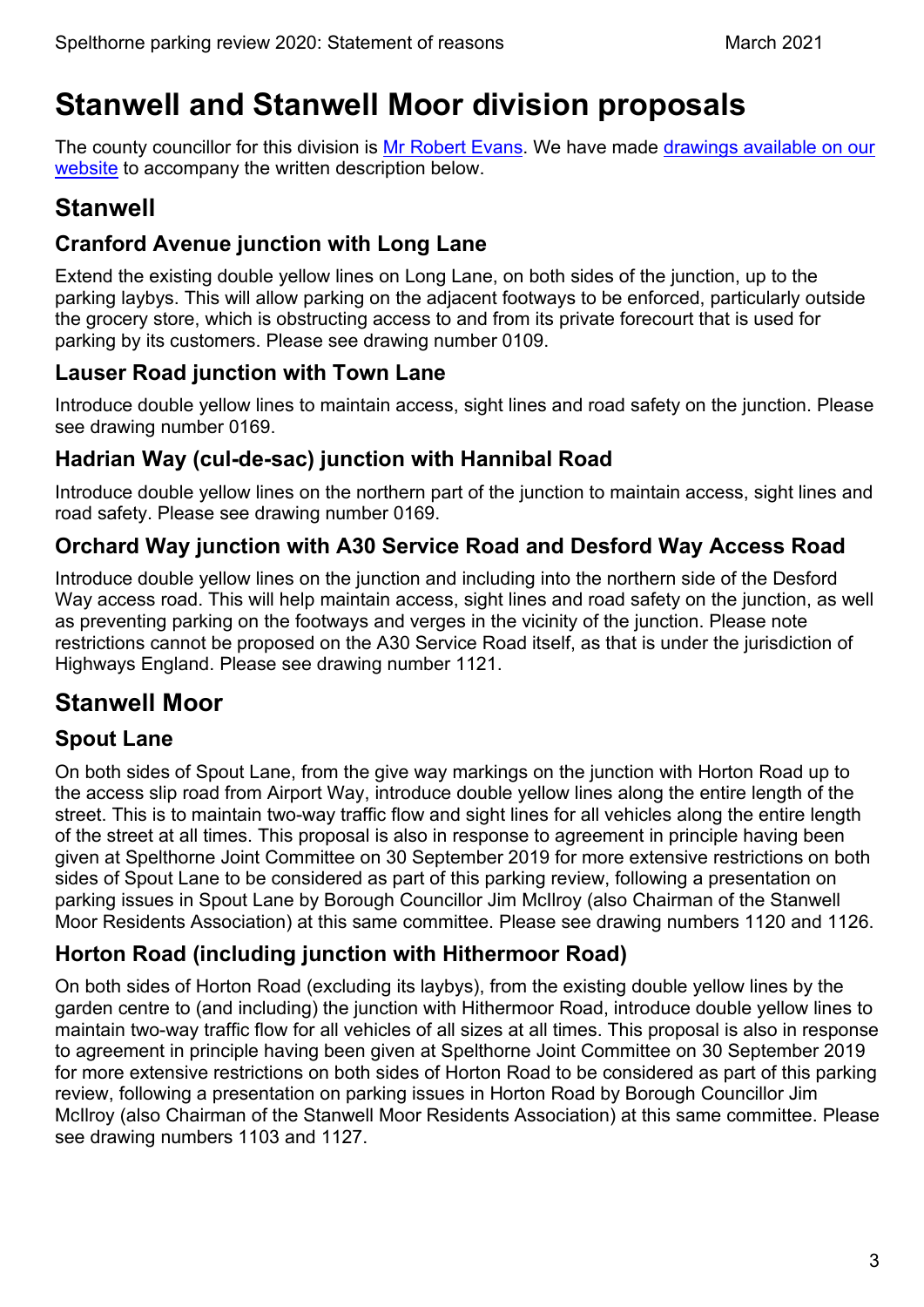# <span id="page-4-0"></span>**Staines South and Ashford West division proposals**

The county councillor for this division is [Ms Denise Turner-Stewart.](https://mycouncil.surreycc.gov.uk/mgUserInfo.aspx?UID=1812) We have made drawings [available on our website](https://www.surreycc.gov.uk/roads-and-transport/parking/local-news-and-updates/spelthorne/spelthorne-parking-review-2020) to accompany the written description below

# <span id="page-4-1"></span>**Ashford**

#### **Avondale Road junction with Cumberland Road**

Introduce double yellow lines to maintain access, sight lines and road safety on this crossroads junction at all times. Please see drawing number 0125.

#### **Adelaide Road junction with Ferndale Road**

Introduce double yellow lines to maintain access, sight lines and road safety on this junction at all times. Please see drawing number 1129.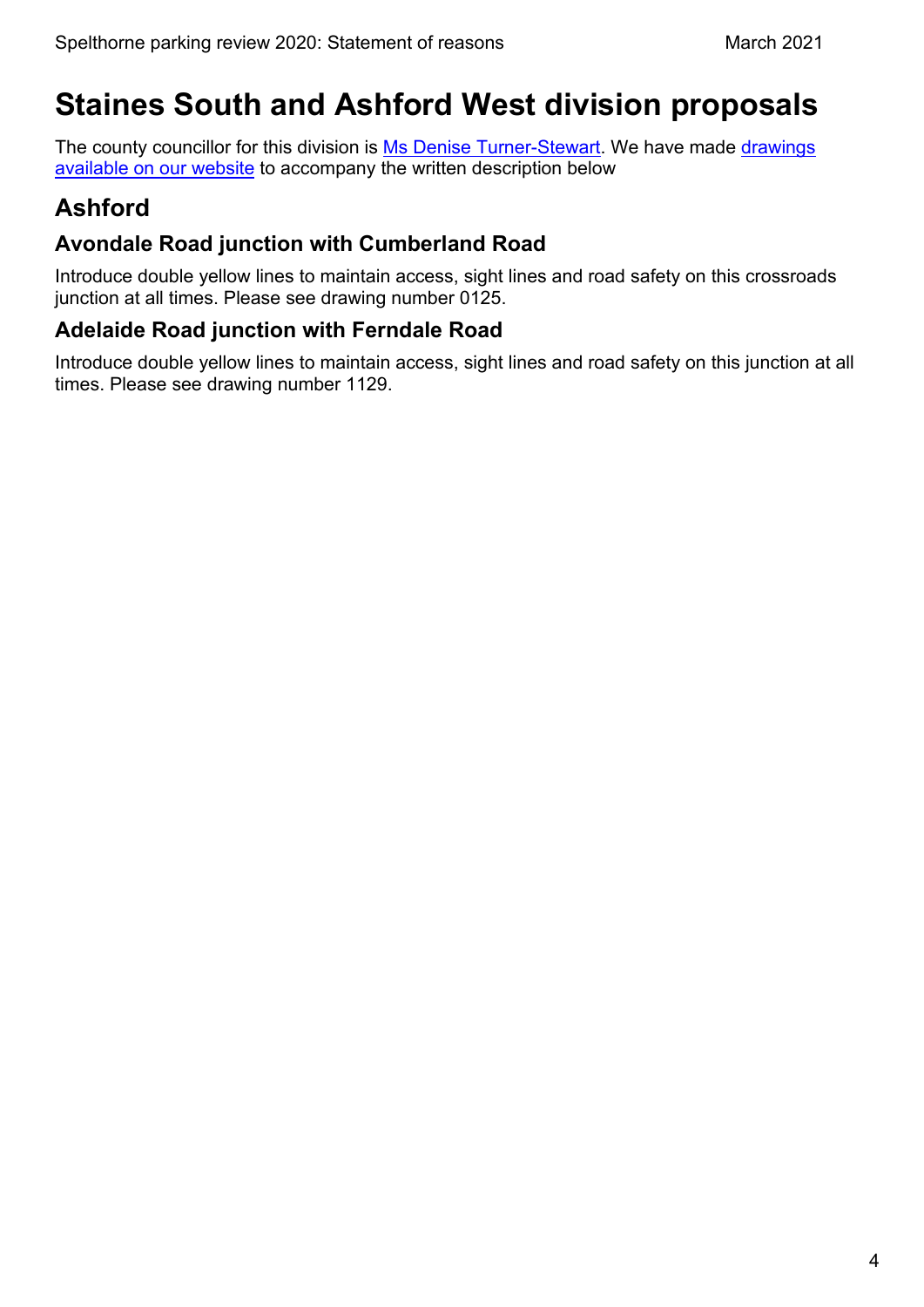# <span id="page-5-0"></span>**Ashford division proposals**

The county councillor for this division is [Mr Naz Islam.](https://mycouncil.surreycc.gov.uk/mgUserInfo.aspx?UID=2362) We have made drawings available on our [website](https://www.surreycc.gov.uk/roads-and-transport/parking/local-news-and-updates/spelthorne/spelthorne-parking-review-2020) to accompany the written description below.

# <span id="page-5-1"></span>**Ashford**

### **Feltham Hill Road (by The Elms)**

Convert the existing single yellow line restriction (No waiting Monday to Saturday 7am to 7pm) between the school keep clear marking and the double yellow lines outside The Elms, to double yellow lines. This will help maintain access, sight lines and road safety on the inside of the bend, and on The Elms' entrance. Please see drawing number 0130.

### **Feltham Hill Road (outside Morgan Court)**

Introduce a section of double yellow lines to prevent parking at all times, which will act as a passing place for through traffic. Currently, two-way traffic flow is not possible on this part of Feltham Hill Road due to the persistent parking outside the shops and residential properties. However, to mitigate the issues caused by this parking, a passing place is being proposed to allow westbound vehicles of all sizes to pull into, to allow oncoming traffic to pass. This is already happening on this part of the road to some limited extent, as there is a dropped kerb located nearby. However, as the dropped kerb is very limited in its length and can legally be parked over by the property owner and their visitors, it is not an ideal situation for passing and drivers still struggle here. However, the proposed restriction will make it far easier and more accommodating for drivers to use this specific part of Feltham Hill Road as a passing place. Please see drawing number 0130.

### **Romney Close junction with Poplar Road**

Introduce double yellow lines to maintain access, sight lines and road safety on this junction at all times. Parking on this junction has increased in recent years following the Royal Mail depot being located opposite on Poplar Road, and their car park being reserved for their staff only. Please see drawing number 0182.

### **6 New Parade, Church Road**

Make the existing disabled parking bay enforceable at all times and with no time limit (replacing a section of Monday to Saturday 7am to 7pm 2 hours no return within 4 hours restriction). The existing disabled bay has been without a sign plate and has not been on the traffic regulation order, despite being on the ground for several years. This will primarily be a change for the traffic regulation order only, but will also result in a post and sign plate being installed on the ground. There will be no actual loss of space as the road markings will stay the same. Please see drawing number 0127.

### **Clarendon Road / Coleridge Road / Chaucer Road / Ford Road**

Introduce a 'permit holders only past this point' scheme applying to the following area, which will be known as permit area 'J', from Monday to Friday 8am to 6pm: -

- Clarendon Road (between Coleridge Road and Dudley Road)
- Ford Road (between Clarendon Road and Chaucer Road)
- Coleridge Road
- Chaucer Road

This is to prioritise resident parking over non-resident parking in this specific part of Ashford town. As part of this scheme, the existing single yellow line restrictions (No waiting Monday to Saturday 7am to 7pm) on the crossroads junction of **Dudley Road** and Clarendon Road, and extending westwards into Clarendon Road and its junction with Chaucer Road, will all be converted to double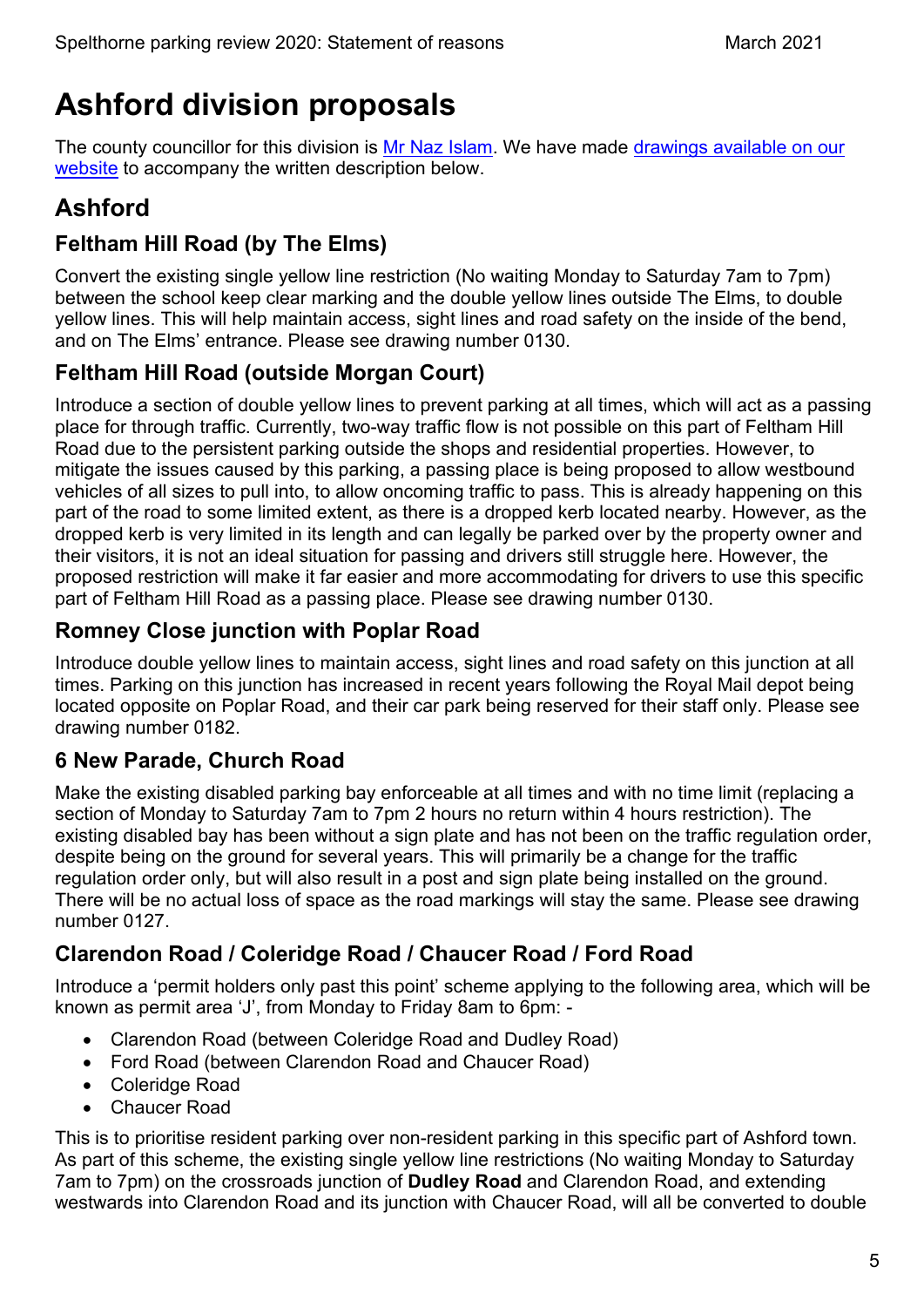yellow lines. This will help maintain access, sight lines and road safety on both the junctions in this vicinity.

Following ongoing complaints about non-residents parking in the streets near to the railway station being submitted to the county and borough councillors, in October/November 2019, the county and borough councillors for Ashford Town carried out an extensive consultation on permit parking in this entire area. This involved hand delivered letters in the region of 800 in total, to all residents in the following streets: Clarendon Road, Ford Road, Coleridge Road, Chaucer Road, Wolsey Road, Chesterfield Road, Dudley Road, Albert Road, Princes Road, Stanley Road, Tennyson Road, Nelson Road, Fairholme Road, Perkins Court, Springfield Road and Arlington Road.

Residents were asked to complete an online form entitled 'Ashford Parking Consultation 2019' or alternatively, complete hard copies of the form made available at Ashford Library, for those without the internet. Residents were informed in the letter that the councillors would feedback the results of the consultation to Surrey County Council so that they can decide on the next steps to take.

The overall response rate was 45%, which is higher than average for consultations. 36% of households in all of the consulted streets listed above said 'Yes' to permit parking; 59% said 'No' to permit parking; and 5% said they were 'Not Sure' about permit parking. Further analysis showed that the highest level of support for permit parking came from Chaucer Road (77%) and Coleridge Road (78%), with their adjoining streets Ford Road and Clarendon Road showing 60% and 58% support respectively.

Taking into account advice from the parking team regarding the technicalities of introducing permit parking schemes on the ground, the county councillor for Ashford wishes to progress a permit scheme for the area described at the beginning and shown on the plans listed.

Properties that will be eligible for permits will be all residential properties in the following streets: -

- Clarendon Road (between Woodthorpe Road and Dudley Road)
- Ford Road (between Clarendon Road and Chaucer Road)
- Coleridge Road
- Chaucer Road

In regard to the type and cost of permits available, they will be issued based on the following costs and criteria: -

£50 for the first resident permit and £75 for any further resident permits issued to a household. £2 per daily visitor permit (maximum 120 per household per year)

It should be noted, and this will be made clear in publicity surrounding the advertisement and statutory consultation, that in January 2020 the county council's cabinet approved in principle the following changes in respect of residents and visitor permits: -

Increase the charge for the first resident permit issued to a household from £50 to £80.

Increase the charge for 2nd and subsequent resident permits issued to a household from £75 to: 2nd permit charge £100; 3rd and subsequent permit charge £130.

Introduce a 2 hour visitor permit, to be available in all permit schemes, costing £1.

Increase the maximum number of visitor permits that a household can apply for to 150 for daily permits and 250 for 2 hour permits.

To be clear, these changes have not yet come into effect and there is no date set for when this might happen, but the county council is committed to keeping permit prices under review, so it is likely they will increase sometime in the future.

Resident permits will be issued based on the following criteria: -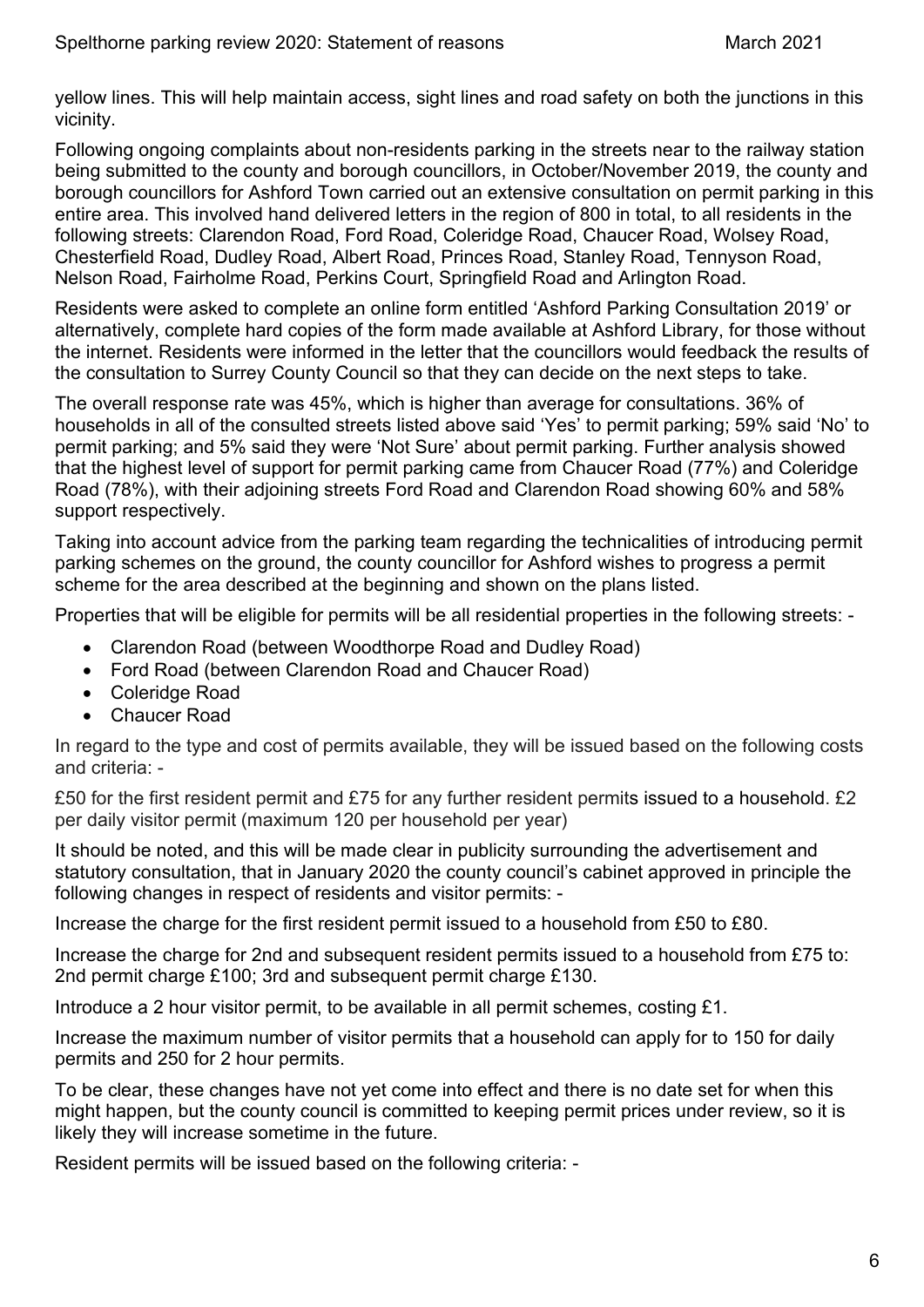The number of permits that can be applied for would be the sum of the number of vehicles belonging to a household, minus the number of off street parking spaces for that property. For example if a household has 3 cars and one off street parking space, then they will be allowed to apply for up to 2 residents' permits.

Please see drawing numbers 0127, 0128, 0186 and 1105.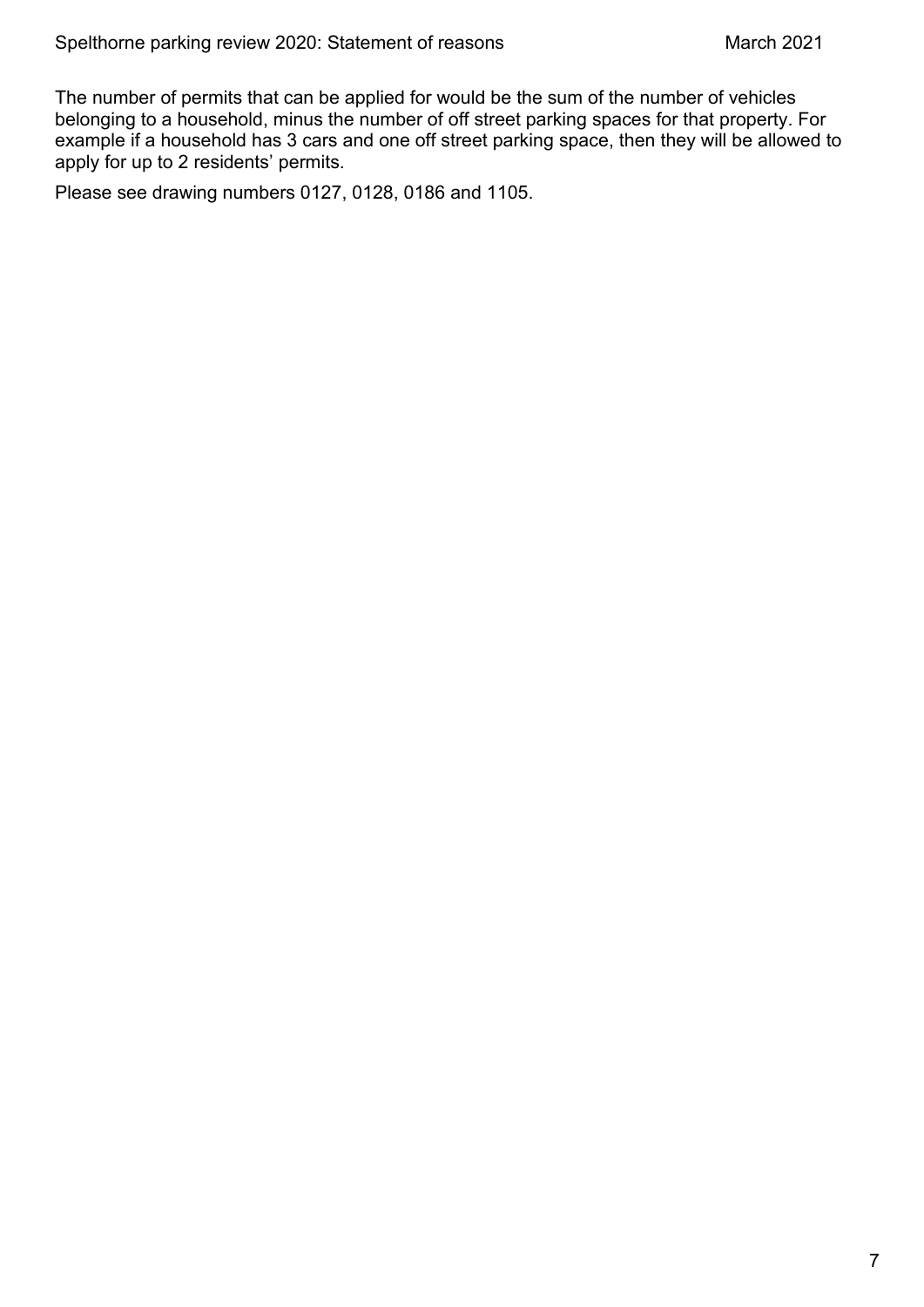# <span id="page-8-0"></span>**Sunbury Common and Ashford Common division proposals**

The county councillor for this division is [Miss Alison Griffiths.](https://mycouncil.surreycc.gov.uk/mgUserInfo.aspx?UID=2357) We have made [drawings available on](https://www.surreycc.gov.uk/roads-and-transport/parking/local-news-and-updates/spelthorne/spelthorne-parking-review-2020)  [our website](https://www.surreycc.gov.uk/roads-and-transport/parking/local-news-and-updates/spelthorne/spelthorne-parking-review-2020) to accompany the written description below.

# <span id="page-8-1"></span>**Sunbury**

#### **86 Alexandra Road**

Revoke the existing disabled parking bay (no time limit) outside number 86 as this property is in the process of having a new vehicular access and driveway being constructed. Please see drawing number 1110.

#### **Brooklands Close**

In the south eastern section of Brooklands Close, introduce double yellow lines on both sides of the easternmost bend, including in-between the parking laybys located on the south eastern side and also alongside the entrances to Summit House and Worldwide House. This will maintain access, sight lines and road safety on these entrances and the bend, and will help maintain two way traffic flow by preventing excess parking from taking place between the parking laybys. Please see drawing number 0147.

#### **Heathcroft Avenue (including junction with Green Lane)**

At each end of the five islands within Heathcroft Avenue, introduce a short length of double yellow lines to prevent parking in between the islands. Whilst there is white hatching already clearly in place in-between the islands, drivers continue to ignore it and park regardless. The gaps between the islands are intended to allow turning within this long street, allowing residents and visitors to choose which direction they would most like to go based on where they live, as the road is in a dual carriageway format. The parking in-between the islands prevents this, and the double yellow lines will allow this highly obstructive parking to finally be enforced. As part of this proposal, it is also proposed to convert the existing single yellow lines on the junction with Green Lane (no waiting Monday to Saturday 8:30am to 6.30pm) to double yellow lines in order to maintain access, road safety and sight lines on this junction at all times, which will also reduce signing clutter at this end of the street. Please see drawing numbers 0135 and 0137.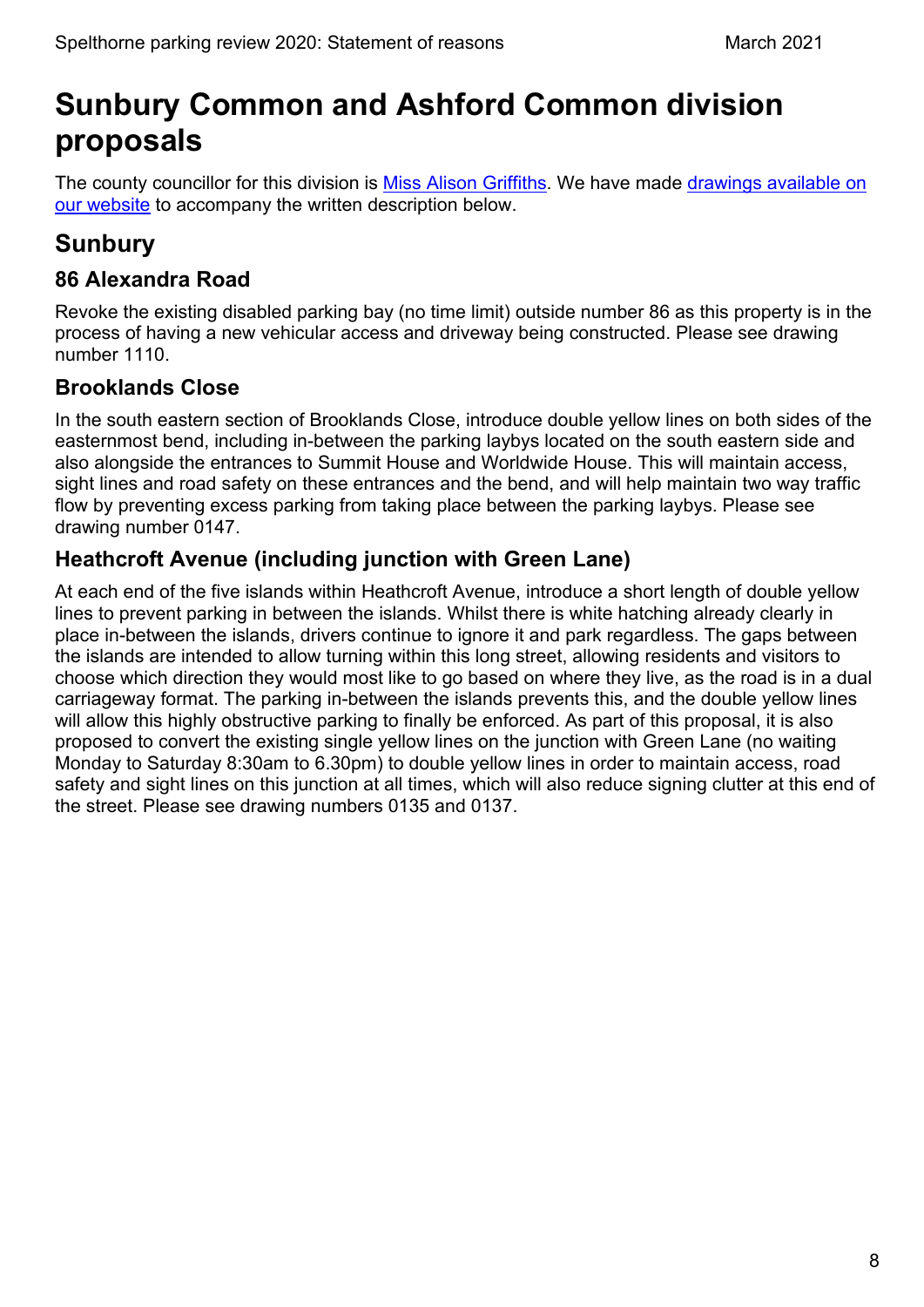# <span id="page-9-0"></span>**Lower Sunbury and Halliford division proposals**

The county councillor for this division is [Mr Tim Evans.](https://mycouncil.surreycc.gov.uk/mgUserInfo.aspx?UID=966) We have made [drawings available on our](https://www.surreycc.gov.uk/roads-and-transport/parking/local-news-and-updates/spelthorne/spelthorne-parking-review-2020)  [website](https://www.surreycc.gov.uk/roads-and-transport/parking/local-news-and-updates/spelthorne/spelthorne-parking-review-2020) to accompany the written description below.

# <span id="page-9-1"></span>**Sunbury**

### **16/17 Station Road**

Make the existing advisory disabled bay outside numbers 16 and 17 enforceable, as the bay has often been abused by non-blue badge holders, preventing blue badge holders from parking within it as intended. Due to the proximity of the train station and existing restrictions, this amendment has been deemed to be both feasible and a priority. Please see drawing number 0138.

#### **Green Street junction with Heritage Close**

On Green Street, on the southern side of the junction, extend the existing double yellow lines to the southern boundary of property 'Zandvoorde', replacing a section of single yellow line of the same length (No waiting Monday to Friday 8am to 5pm). This is to prevent parking on an odd length of raised kerbs located between the end of the existing double yellow lines and the dropped kerb to the driveway for property 'Zandvoorde', which will help prevent ongoing obstructions to this dropped kerb, particularly during school peak times. In addition, it will also help to further improve and maintain sight lines on the junction. Please see drawing number 0140.

#### **Stratton Road (including junction with Rooksmead Road)**

Make the existing school keep clear marking outside the entrance to the school into an enforceable marking (partly on **Sunmead Road**). Extend the existing double yellow lines to cover the dropped kerb for number 119, to further improve sight lines and road safety on the inside of the bend opposite the school. Introduce double yellow lines on the junction of Stratton Road and Rooksmead Road to maintain access, sight lines and road safety of the junction. Finally, extend the existing double yellow lines outside the school northwards and along the field side only, up to the end of the pedestrian crossing point opposite number 105. These restrictions will help improve and maintain two-way traffic flow, sight lines and road safety in the vicinity of the school between the bend and the junction with Rooksmead Road, which has multiple traffic and sight line issues due to parking on both sides of the road in the same place. This proposal keeps parking on one side only for this section of Stratton Road and helps prevent obstructive parking on the bend, junction and across the pedestrian crossing points. These restrictions were agreed on site following a Road Safety Outside Schools meeting in late 2019, which involved officers from Surrey County Council and Surrey Police, as well as staff from the school. Please see drawing number 0146.

#### **Loudwater Road junction Halliford Road**

On Halliford Road, on the eastern arm of the junction only, extend the existing double yellow lines to further improve sight lines on this junction. Despite the existing double yellow lines being in place for some time now, an assessment of this junction following a complaint received regarding sight lines on this particular side of the junction, determined that sight lines on this side were far from ideal, and that an extension of the lines was deemed to be a priority, especially as Halliford Road has a busy main road feel. Please see drawing number 1102.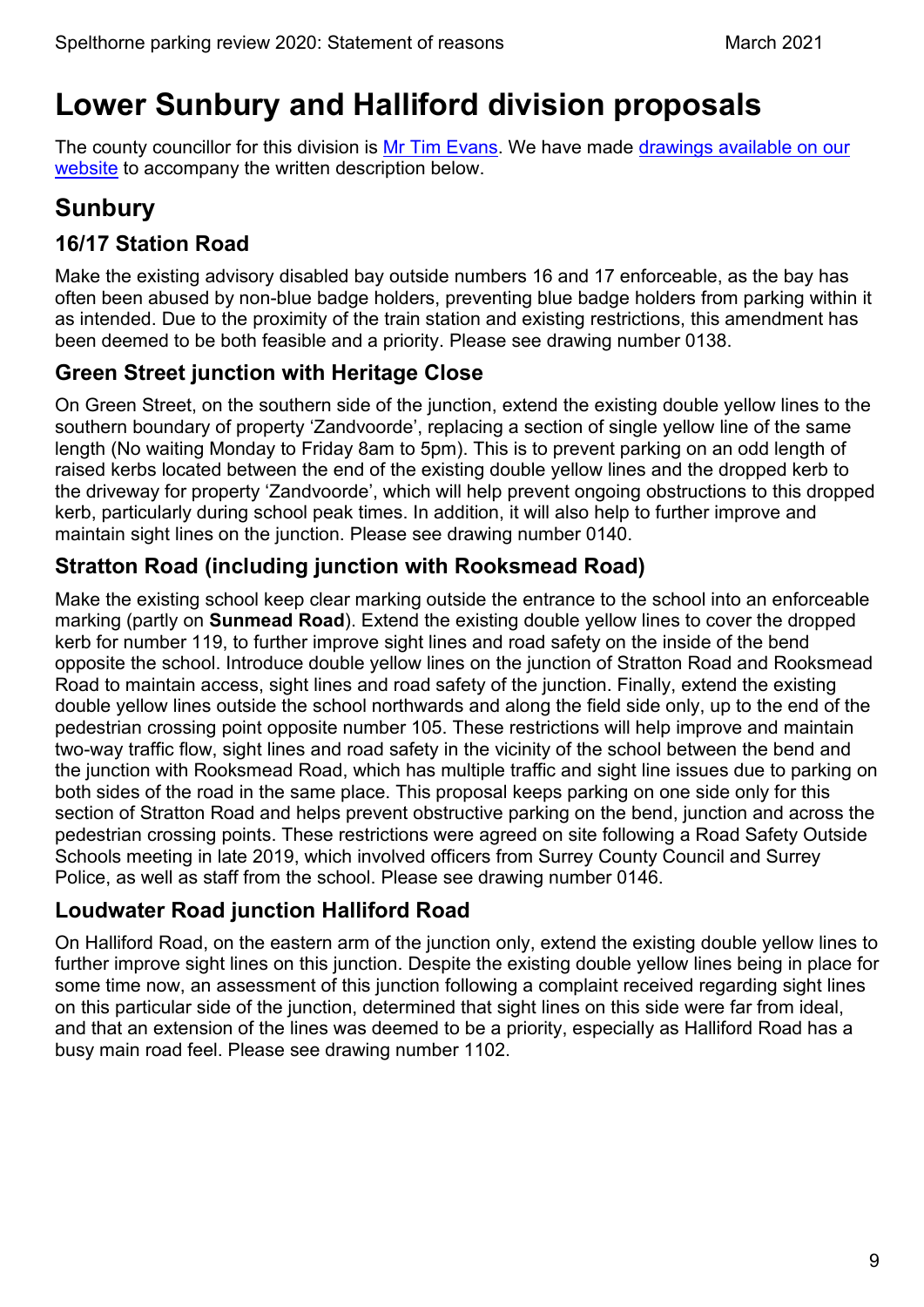# <span id="page-10-0"></span>**Laleham and Shepperton division proposals**

The county councillor for this division is [Mr Richard Walsh.](https://mycouncil.surreycc.gov.uk/mgUserInfo.aspx?UID=191) We have made drawings available on our [website](https://www.surreycc.gov.uk/roads-and-transport/parking/local-news-and-updates/spelthorne/spelthorne-parking-review-2020) to accompany the written description below.

# <span id="page-10-1"></span>**Shepperton**

#### **Lindsay Drive junction with Gordan Road**

Introduce double yellow lines to maintain access, sight lines and road safety on this junction at all times. Please see drawing number 1130.

#### **Green Lane junction with Manygate Lane**

On both sides of Green Lane, on the eastern arm of the crossroads junction, extend the existing double yellow lines to further improve sight lines and road safety on the junction. Please see drawing number 0197.

#### **Harrow Way junction with Charlton Road**

Introduce double yellow lines to maintain access, sight lines and road safety on this junction at all times. Please see drawing number 1124.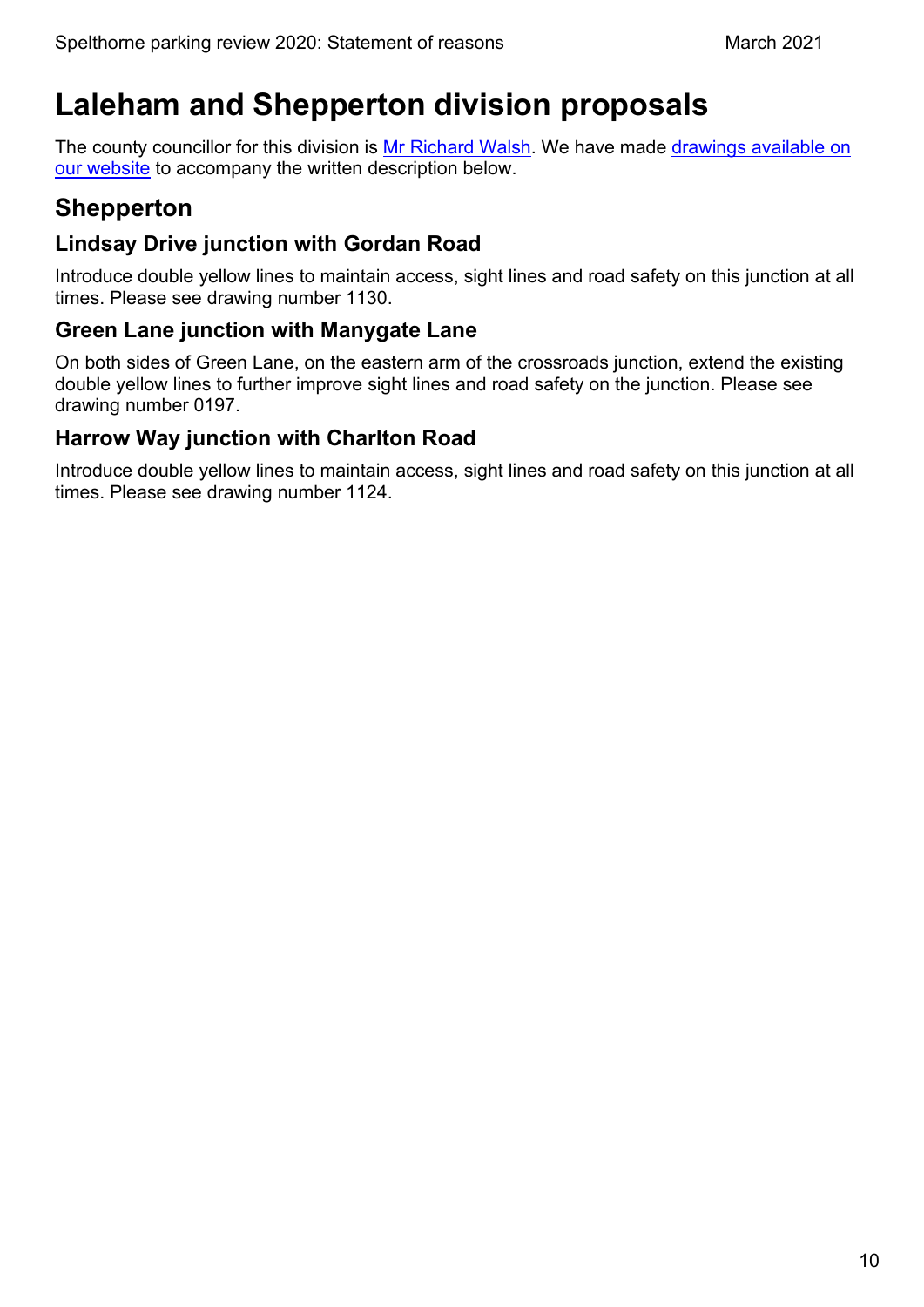# <span id="page-11-0"></span>**Staines division proposals**

The county councillor for this division is [Mrs Sinead Mooney.](https://mycouncil.surreycc.gov.uk/mgUserInfo.aspx?UID=2324) We have made [drawings available on](https://www.surreycc.gov.uk/roads-and-transport/parking/local-news-and-updates/spelthorne/spelthorne-parking-review-2020)  [our website](https://www.surreycc.gov.uk/roads-and-transport/parking/local-news-and-updates/spelthorne/spelthorne-parking-review-2020) to accompany the written description below.

# <span id="page-11-1"></span>**Staines**

### **Mill Mead**

Convert the existing single yellow line restriction (no waiting Monday to Saturday 8:30am to 6:30pm) to double yellow lines. This road has always been far too narrow for parking to take place and the single yellow line restriction requires signing, which is missing in several parts. It is a far simpler and better layout to have double yellow lines, which do not require signing, and will maintain access at all times of the day and night and not just during peak times. The existing loading restriction will remain in place and unchanged. Please see drawing numbers 0113 and 0116.

#### **Shortwood Avenue**

Introduce double yellow lines in the turning circle by the entrance to Shortwood Common. This will help maintain access and turning in this area at all times, especially for emergency service vehicles attending incidents on the common. Preliminary door to door consultation, carried out by the local county councillor, has shown majority support from residents of Shortwood Avenue for this proposal. It is also supported by Surrey Fire and Rescue. Please see drawing number 0124.

#### **Dolphin Court junction with Bremer Road**

Introduce double yellow lines to maintain access, sight lines and road safety on the junction at all times, especially for larger vehicles such as refuse collection. These restrictions are supported by Spelthorne Borough Council's refuse collection service. Please see drawing number 0170.

#### **Chestnut Grove**

Outside Churchill Court, convert the existing advisory access protection marking to double yellow lines, to help maintain access to the two off street private parking spaces for Churchill Court residents. Whilst the access protection marking was installed to help maintain access, this has persistently been ignored by drivers, who often continue to park across the front of the two spaces regardless. Double yellow lines will help to maintain access at all times. Please see drawing number 0181.

#### **Commercial Road (including junction with Octavia Way)**

On the north side of Commercial Road, from the existing double yellow lines by the junction with Laleham Road to opposite the junction with Octavia Way, introduce a length of double yellow lines. This will keep parking on the south side only in this part of Commercial Road, particularly on its busy approach to the Laleham Road junction, where cars and vans have begun parking over the footway on the north side, heavily restricting traffic flow and access. These lines are necessary all the way to the Octavia Way junction to prevent displaced vehicles parking in a staggered formation and creating pinch points further down the road. To further manage displacement parking, it is also proposed to introduce double yellow lines on the junction with Octavia Way, to maintain access, sight lines and road safety on the junction. This part of Commercial Road received multiple complaints in the lead up to this parking review and has been an increasing issue for several years. Please see drawing number 0183.

#### **Victoria Road and Moor Lane**

In Victoria Road, introduce a 'permit holders only past this point' scheme, applying everyday from 8am to 6:30pm. On Moor Lane, introduce 'permit holders only' parking bays, applying everyday from 8am to 6:30pm, to the rear of 3 to 7 King Acre Court; to the north of property 'The Lodge';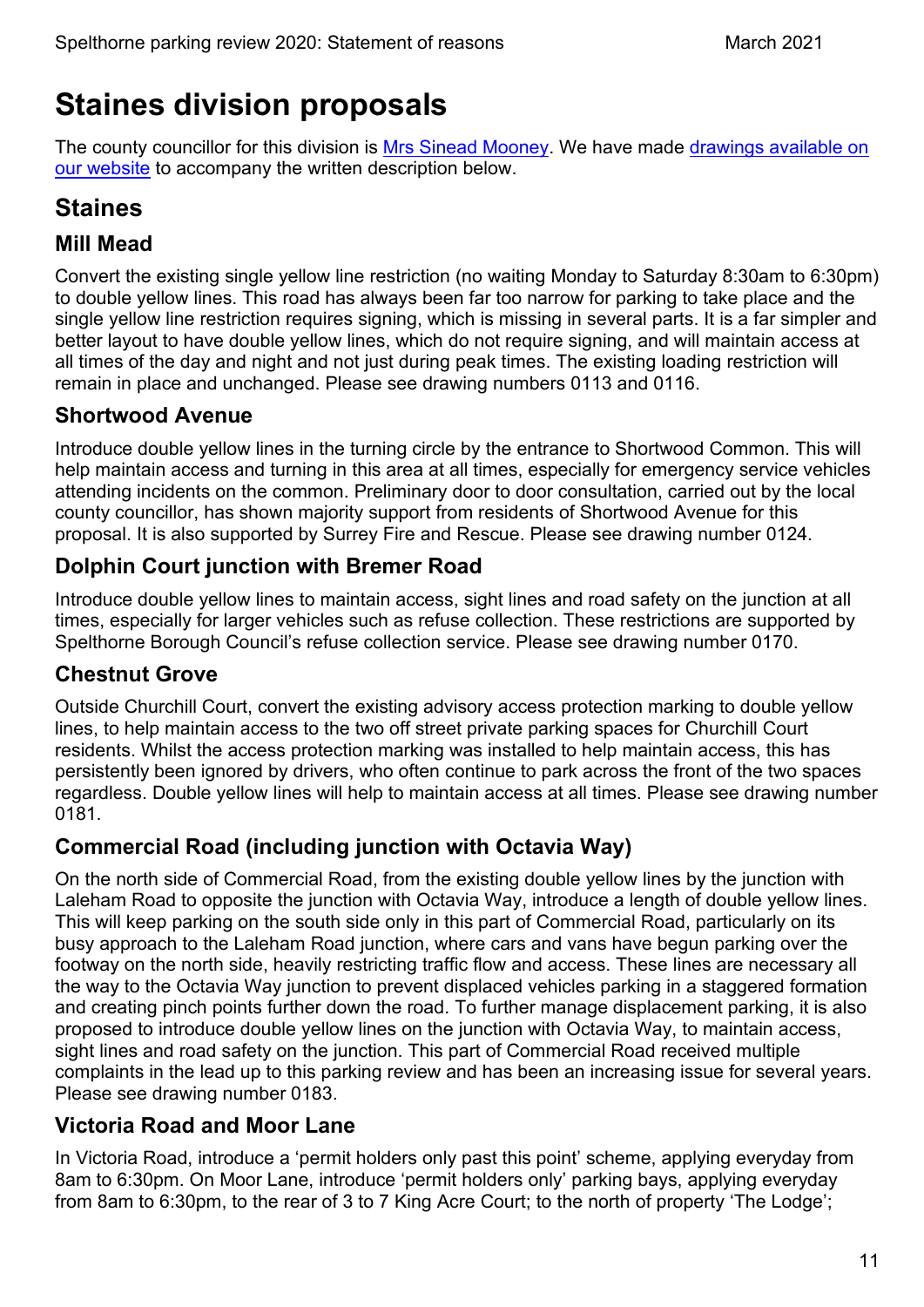outside 'Great Western Cottages' and 'Perivale Villas'; outside 'Marley Croft' and outside 'Langley House'. This will be 16 car parking spaces on Moor Lane for permit holders only and for however many cars can park in Victoria Road beyond the entry sign, which will be located on the lamp column by number 1 King Acre Court (roughly in the region of 20 cars). In order to allow parking to be formalised on Moor Lane through the introduction of parking bays, consideration has to be given to road width, road safety and traffic flow. As a result, it is also necessary to propose double yellow lines on all sections of Moor Lane where parking bays are not being located, between the bend by Jewson's and the junction with Meadow Court. These double yellow lines will help ensure parking only takes place in the marked bays, and will help maintain two-way traffic flow, access, road safety and sight lines on this particular part of Moor Lane where permit parking is being introduced. There will be a slight revocation in the existing double yellow lines to the south of 1 Perivale Villas to allow the new permit bay to be fully installed. Finally, there will also need to be a slight extension of the existing double yellow lines in Victoria Road on both sides by 2m, up to the lamp column by number 1 King Acre Court, to prevent an unrestricted length of 2m being left between the end of the existing double yellow lines and the start of the signed permit scheme.

This proposal follows preliminary door to door consultation with residents carried out by local residents and the local county councillor, prior to this review taking place. This consultation involved all properties likely to be most affected by this scheme, including those on or within: Victoria Road, King Acre Court, Moor Lane, Marley Croft, Mede Court and Meadow Court. 93% of the properties who actually responded to the consultation showed support for permit parking, and in terms of Moor Lane and Victoria Road where permit parking is being introduced on the ground, there was over 70% support from all households for permit parking, as required under current policy. Therefore this scheme is being proposed to prioritise resident parking over non-resident parking, and to better manage the parking in this part of Moor Lane.

Properties that will be eligible for permits for use in either Victoria Road or in the bays on Moor Lane (all known as permit area 'H'), will be those located in the following streets or flats: -

- Victoria Road (including King Acre Court)
- Moor Lane (from property 'Four Corners' inclusive to 10 Mede Court inclusive) (including Mede Court and Marley Croft)
- **Meadow Court**

It is understood that many of these properties will not require permits, and that overall, the on street capacity should be sufficient to meet demand from permit holders, taking into account that the permit area will be completely clear of shoppers, town centre staff and commuters during the times of operation.

In regard to the type and cost of permits available, they will be issued based on the following costs and criteria: -

£50 for the first resident permit and £75 for any further resident permits issued to a household. £2 per daily visitor permit (maximum 120 per household per year)

It should be noted, and this will be made clear in publicity surrounding the advertisement and statutory consultation, that in January 2020 the county council's cabinet approved in principle the following changes in respect of residents and visitor permits: -

Increase the charge for the first resident permit issued to a household from £50 to £80.

Increase the charge for 2nd and subsequent resident permits issued to a household from £75 to: 2nd permit charge £100; 3rd and subsequent permit charge £130.

Introduce a 2 hour visitor permit, to be available in all permit schemes, costing £1.

Increase the maximum number of visitor permits that a household can apply for to 150 for daily permits and 250 for 2 hour permits.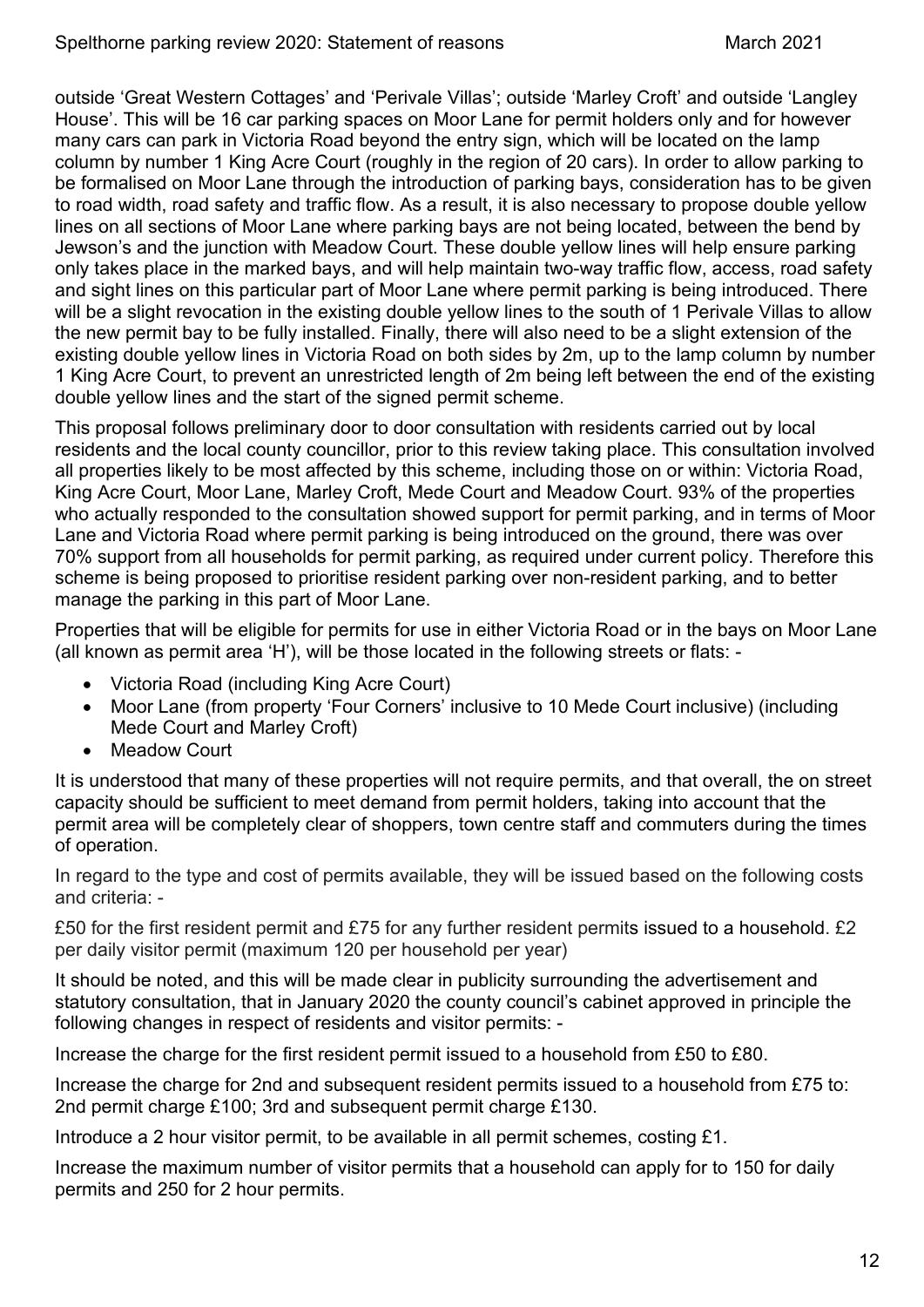To be clear, these changes have not yet come into effect and there is no date set for when this might happen, but the county council is committed to keeping permit prices under review, so it is likely they will increase sometime in the future.

Resident permits will be issued based on the following criteria: -

The number of permits that can be applied for would be the sum of the number of vehicles belonging to a household, minus the number of off street parking spaces for that property. For example if a household has 3 cars and one off street parking space, then they will be allowed to apply for up to 2 residents' permits.

Please see drawing numbers 0112 and 0188.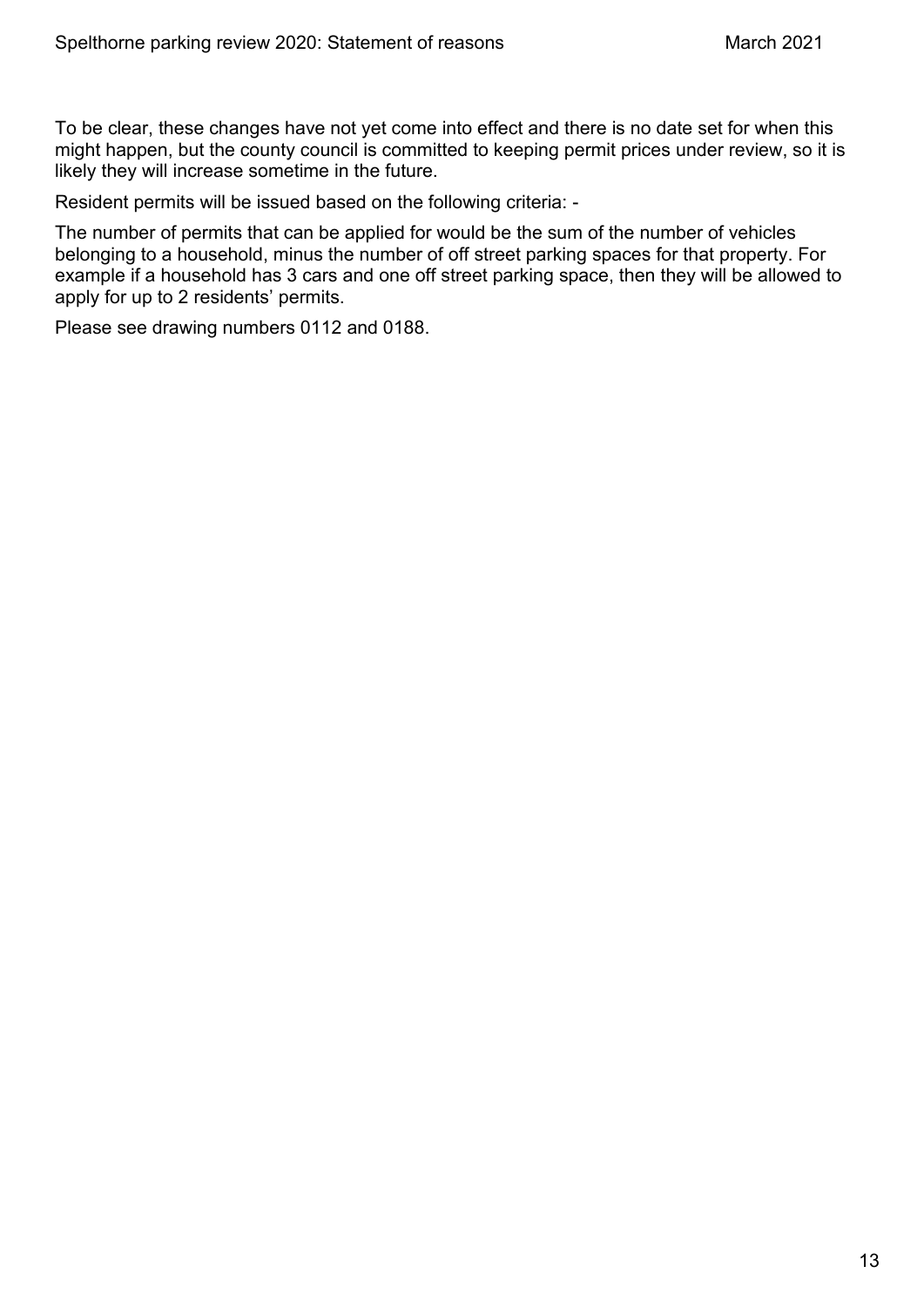# <span id="page-14-0"></span>**Electric vehicle charging points proposals**

We have made [drawings available on our website](https://www.surreycc.gov.uk/roads-and-transport/parking/local-news-and-updates/spelthorne/spelthorne-parking-review-2020) to accompany the written description below.

# <span id="page-14-1"></span>**Borough wide**

Following the consultation and the subsequent adoption of Surrey's Electrical Vehicle Strategy policy in 2018 which forms part of Surrey's Transport Plan, a number of issues have been identified concerning on street electric vehicle charging and the lack of commitment from Surrey to invest in the infrastructure that would help residents in the transition to electric vehicles. There was recognition that provision should be targeted in areas where air quality is a concern, for example, Air Quality Management Areas, town centre locations, and that there was a need for standardisation to ensure a consistent user experience throughout Surrey.

As the demand for electric vehicles increases, the pressure to provide the right type of infrastructure in particular locations will also increase. There are a number of issues that need to be considered before Surrey County Council introduces a county wide roll out, which is to be done by Surrey or a private company, for example parking, availability of space on the public highway, sustainable business model, capital and revenue funds required to deliver and operate this type of technology on the highway network.

The trial, funded by Enterprise M3 Local Enterprise Partnership with match funding provided by Spelthorne Borough Council, aims to support the Council in upholding their commitments to improving air quality and addressing the climate change emergency, both of which require urgent action. The trial's objectives are aligned with the ambitions set out in the government's 'Road to Zero' strategy published in 2018.

The prioritised sites within the Borough of Spelthorne have been selected based on a strict site feasibility criteria in partnership with our charge point supplier and Spelthorne Borough Council. Two twin 22 Kilowatt fast charging units will be installed at each site, giving capacity for four electric vehicles to charge simultaneously.

The following seven locations have been selected for electric vehicle charging point installation in Spelthorne, subject to formal advertisement:

- **Woodthorpe Road, Ashford.** Please see drawing number 1129.
- **Church Road, Ashford.** Please see drawing number 0129.
- **High Street / Thurlstone Parade, Shepperton.** Please see drawing number 0165.
- **Wraysbury Road, Staines.** Please see drawing number 0112.
- **Knowle Green, Staines.** Please see drawing number 0122.
- **Clare Road Service Road / Corinthian Way, Stanwell.** Please see drawing number 0110.
- **The Avenue, Sunbury.** Please see drawing number 0143.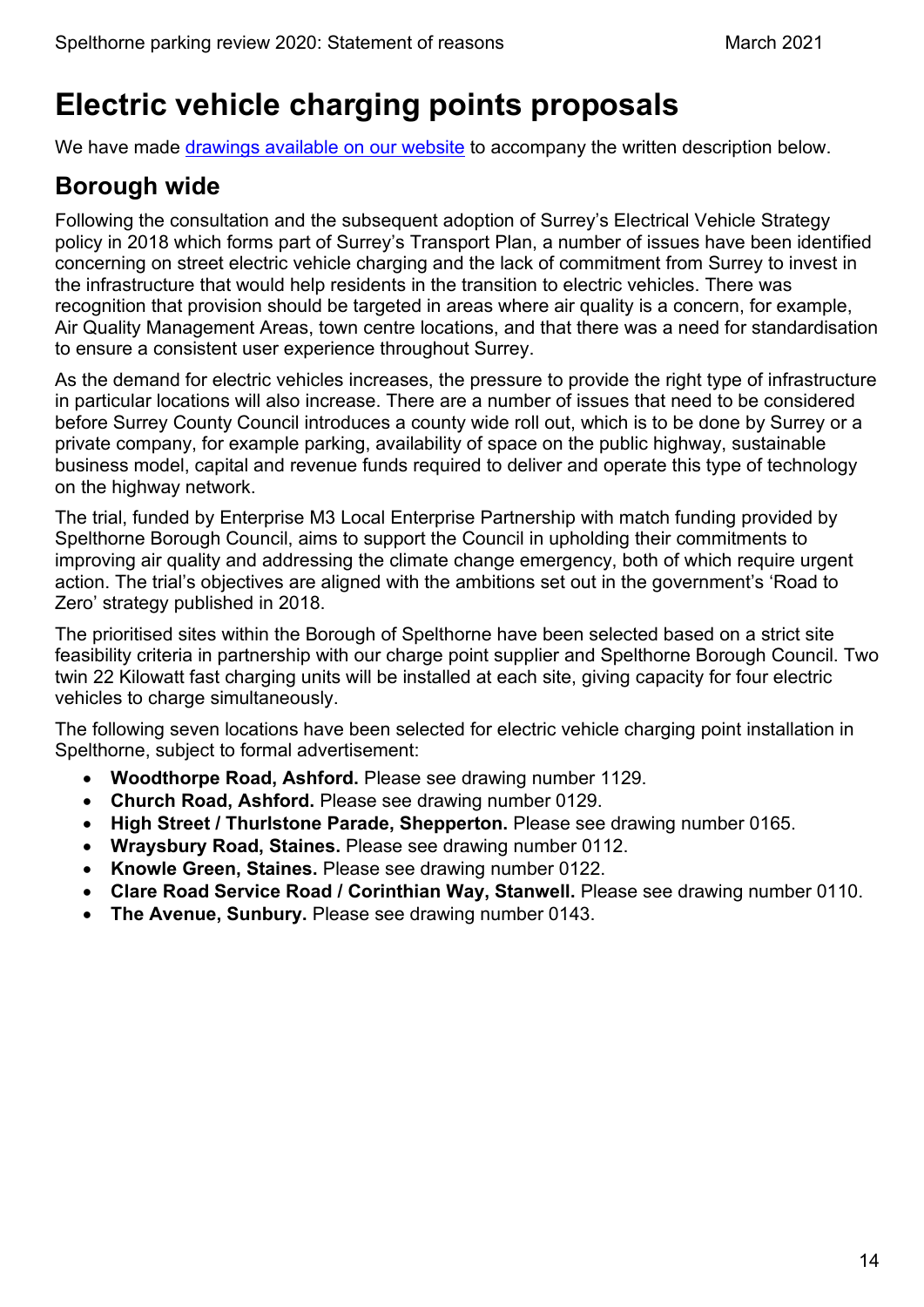# <span id="page-15-0"></span>**Annex 1 – Explanation of restriction types**

# <span id="page-15-1"></span>**No waiting at any time**

This means that parking is not allowed at any time. This restriction is nearly always indicated by double yellow lines marked on the ground; no signs are needed (or indeed permitted) in this case. The only exception to this would be a restriction that applied within a 'restricted parking zone', or 'pedestrian / pedestrian or cycle zone', in which no road markings are needed but upright signs are required.

There are standard exemptions for loading and unloading, picking up and dropping off of passengers, and parking by blue badge holders for up to three hours (provided it's safe).

# <span id="page-15-2"></span>**No waiting (at a time non-continuous throughout the year)**

An example may be 'No waiting Monday – Friday 8am – 6pm'. These restrictions are the same as those above, with the same exemptions, the only difference is the times at which they operate. This restriction is usually indicated by a single yellow line marked on the road, which must be accompanied by upright signing showing the times of operation. The only exemption to this would be within a controlled parking zone (see below).

# <span id="page-15-3"></span>**No loading**

A loading restriction is indicated through small yellow marks on the kerb at right angles to the road and repeated approximately every 3 metres. A single kerb blip means that loading is prohibited at specific times/days, a double kerb blip means loading is prohibited at any time. They are always accompanied by an upright sign showing the times of operation.

Loading restrictions would always be in addition to waiting restrictions. Stopping to allow passengers to board and alight is allowed even where loading restrictions apply. There are no exemptions for parking by blue badge holders.

'Loading / unloading' generally refers to items too large or bulky to be easily moved very far, such as a refrigerator.

# <span id="page-15-4"></span>**Controlled Parking Zone**

This is simply an alternative way of signing waiting restrictions. In a controlled parking zone, the times at which the single yellow lines are in operation (i.e. when parking is prohibited), are displayed on zone entry signs (unless signed otherwise locally). The main benefit of a controlled parking zone is to reduce sign clutter within the zone. Any type of parking bays – signed and marked in the normal way - may or may not be provided within the zone.

Further information about [controlled parking zones is available on our website.](https://www.surreycc.gov.uk/roads-and-transport/parking/restrictions-and-controls/controlled-parking-zones)

# <span id="page-15-5"></span>**Restricted Parking Zone**

This is where waiting restrictions (and loading restrictions if applicable) are indicated on zone entry signs, and on frequent upright repeater signs within the zone. There are no road markings to indicate the restriction. Any type of parking bays may be provided within the zone, which would need to be individually marked and signed.

# <span id="page-15-6"></span>**Permit parking schemes**

Permit parking may be provided as 'normal' marked parking bays with accompanying upright signing. These may or may not comprise part of a controlled parking zone or a restricted parking zone.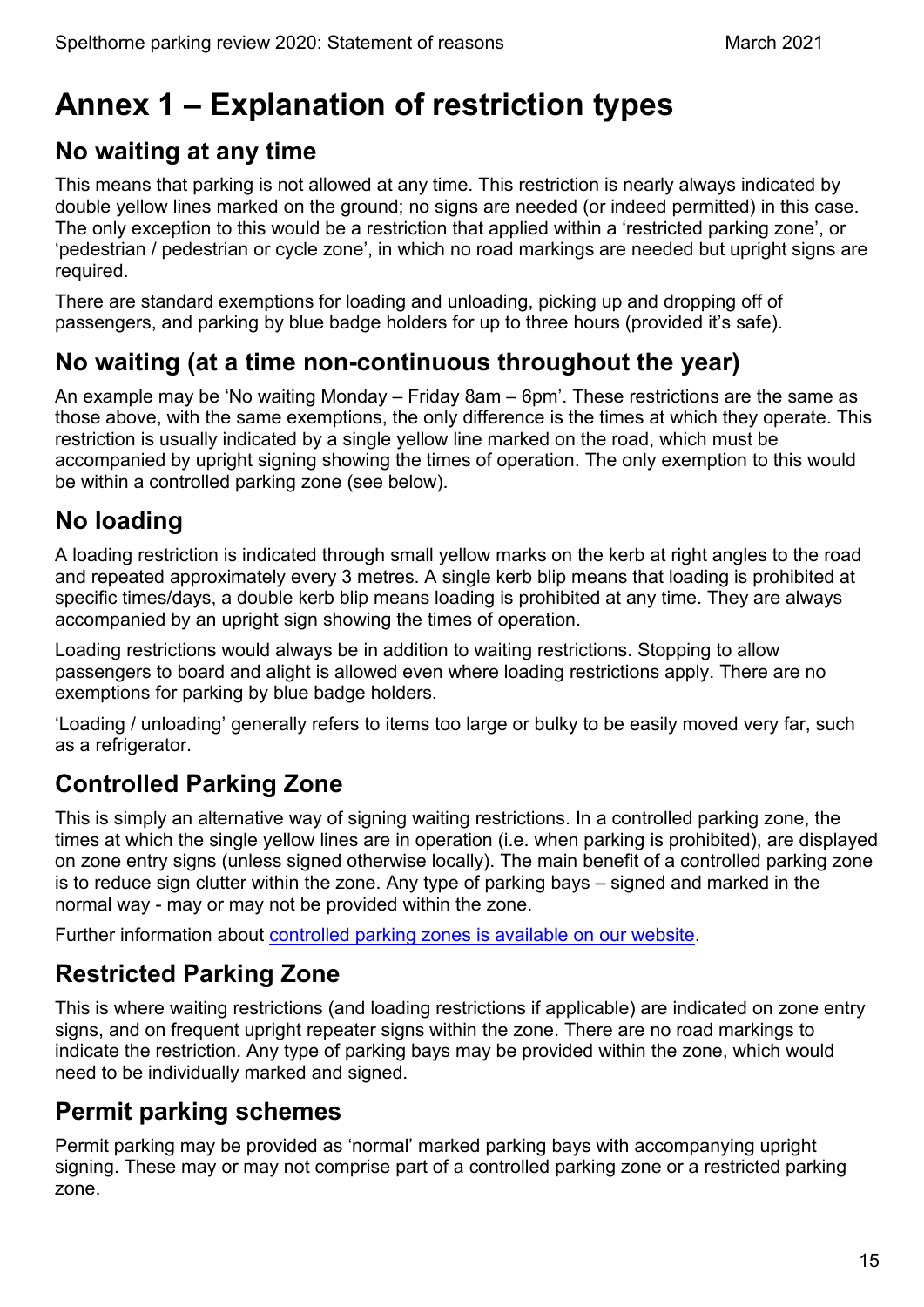Permit parking areas are schemes where there are no road markings to indicate the parking controls, only signs which read, "Permit holders only past this point", at the entry points to the area. Repeater signs are provided within the area. Waiting restrictions (single or double yellow lines) can be included within a permit parking area.

Further information about [permit parking schemes](https://www.surreycc.gov.uk/roads-and-transport/parking/restrictions-and-controls/permit-parking-schemes) is available on our website.

### <span id="page-16-0"></span>**Traffic signs and road markings**

Further background information on common road markings and traffic signs may be found on the Department for Transport webpage [Know your traffic signs.](https://www.gov.uk/government/publications/know-your-traffic-signs)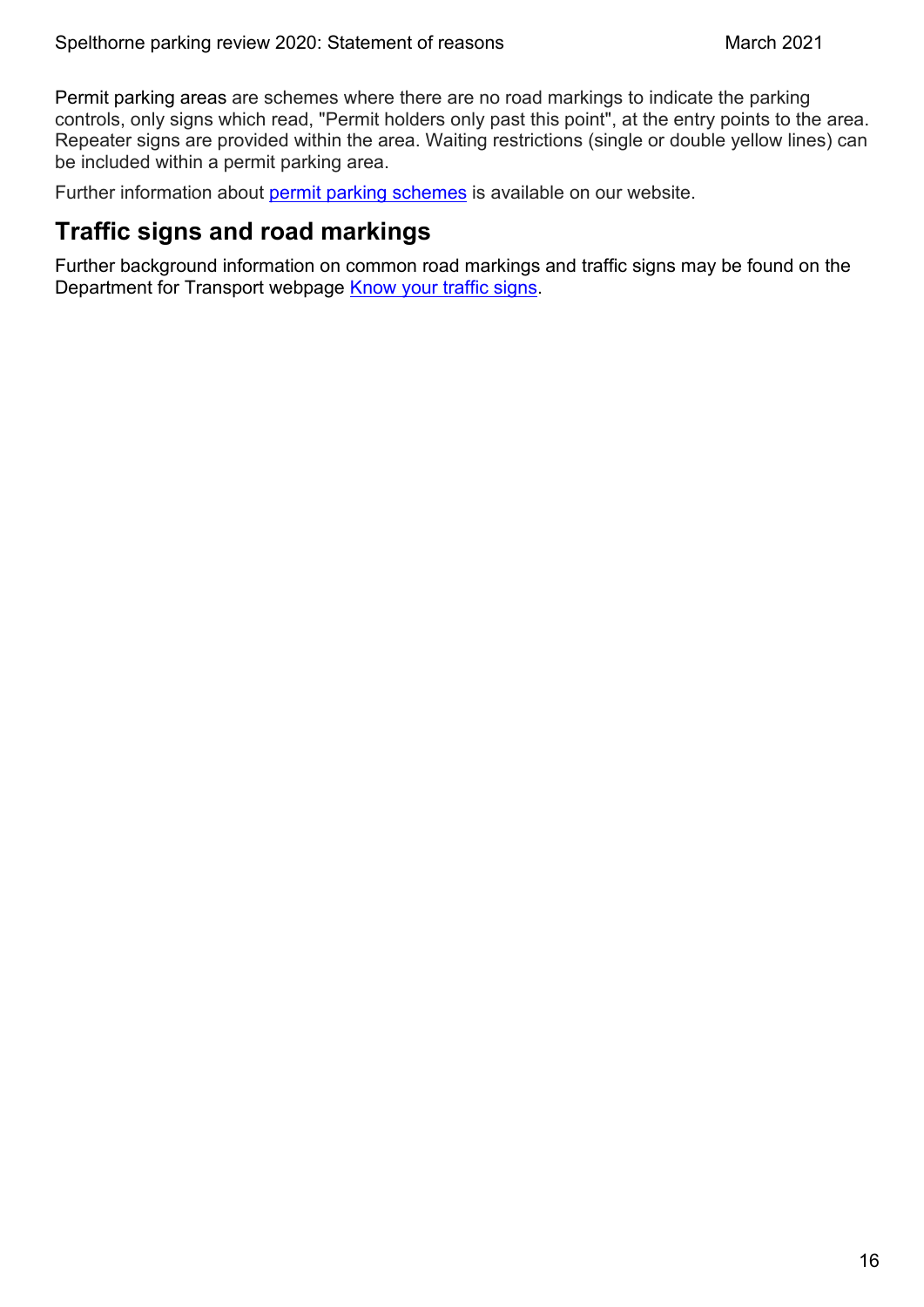# <span id="page-17-0"></span>**Annex 2 – Legal and policy information**

# <span id="page-17-1"></span>**Policy and Strategy**

There is a framework of policies and strategies which help steer our decisions around parking schemes.

#### **Surrey Transport Plan**

The [Surrey Transport Plan](https://www.surreycc.gov.uk/roads-and-transport/policies-plans-consultations/transport-plan) is a statutory document that sets out our strategy to help people to meet their transport and travel needs effectively, reliably, safely and sustainably within Surrey, in order to promote economic vibrancy, protect and enhance the environment, improve the quality of life, and reduce carbon emissions.

Based on this vision there are four objectives for the Surrey Transport Plan:

- **Effective transport** to facilitate end-to-end journeys for residents, business and visitors by maintaining the road network, delivering public transport services and, where appropriate, providing enhancements.
- **Reliable transport** to improve the journey time reliability of travel in Surrey.
- **Safe transport** to improve road safety and the security of the travelling public in Surrey.
- **Sustainable transport** to provide an integrated transport system that protects the environment, keeps people healthy and provides for lower carbon transport choices.

There are 13 strategies that form the Surrey Transport Plan, one of which is the Parking Strategy.

### **Parking Strategy**

The [Parking Strategy](https://www.surreycc.gov.uk/roads-and-transport/policies-plans-consultations/transport-plan/surrey-transport-plan-strategies/parking-strategy) is designed to help shape, manage and deliver the county council's vision for parking, "Provide parking where appropriate, control parking where necessary".

The objectives of the Parking Strategy are:

- Reduce congestion caused by parked vehicles
- Help enable greener and more sustainable travel choices
- Make best use of the parking space available
- Enforce parking regulations fairly and efficiently
- Provide appropriate parking where needed

To achieve these objectives and realise the vision for parking, work will be channelled through three main areas:

- Manage on street parking space to ensure optimum use through our parking review process.
- Operation of civil parking enforcement fair and cost effective with greater use of technology to achieve compliance.
- Promotion of parking controls that can help improve sustainable and greener transport and communities. At the same time, the policies are intended to help achieve other objectives of the council, such as improving journey times, sustaining and enhancing the vitality of town centres and contributing to a reduction in carbon emissions.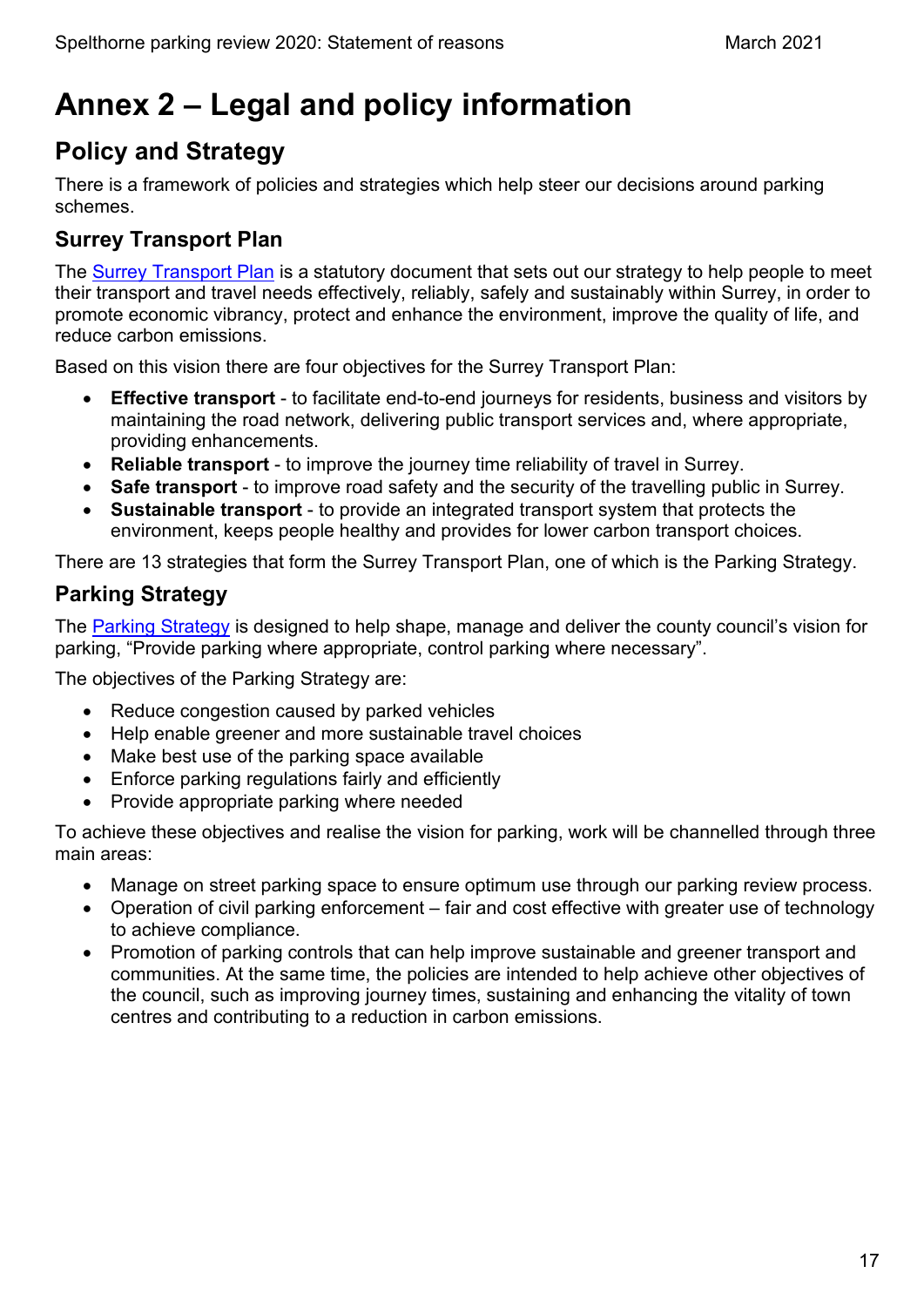#### **Parking Reviews**

We receive hundreds of requests for new parking restrictions within our boroughs and districts every year. We use the [parking review process](https://www.surreycc.gov.uk/roads-and-transport/parking/reviews) to efficiently prioritise requests and manage the implementation of those requests following prioritisation and approval. Engineers consider a number of factors when assessing those requests, including, but not limited to:

- road safety
- accessibility
- congestion
- the possibility of just displacing a problem, and
- how many people support the request.

# <span id="page-18-0"></span>**Legislation**

The list below provides the most relevant pieces of legislation to our work around parking restrictions and controls. It is not an exhaustive list.

- [Highways Act 1980](https://www.legislation.gov.uk/ukpga/1980/66/contents)  this is the primary legislation that governs local authorities' powers and duties relating to the public highway.
- Road Traffic Regulation Act  $1984 -$  this is the legislation that provides the power for local authorities to regulate or restrict traffic on the public highway.
- [The Local Authorities' Traffic Orders \(Procedure\) \(England and Wales\) Regulations 1996](https://www.legislation.gov.uk/uksi/1996/2489/contents/made)  this dictates the procedures which authorities must follow in order to lawfully make a traffic regulation order.
- [Traffic Management Act 2004](https://www.legislation.gov.uk/ukpga/2004/18/contents)  this legislation provides powers and duties in relation to managing traffic on the public highway network, and provides the power for enforcement of a number of parking related contraventions.
- [The Traffic Signs Regulations and General Directions 2016](https://www.legislation.gov.uk/uksi/2016/362/contents/made)  this is a Statutory Instrument that provides instruction to authorities as to the road markings and traffic signs that may / must be installed on the public highway.

As defined by the Road Traffic Regulation Act 1984, the reasons for which authorities may introduce a traffic order for waiting, loading and stopping restrictions are:

- Avoiding danger to persons or other traffic using the road or any other road or for preventing the likelihood of any such danger arising.
- Preventing damage to the road or to any building on or near the road.
- Facilitating the passage on the road or any other road of any class of traffic (including pedestrians).
- Preventing the use of the road by vehicular traffic of a kind which, or its use by vehicular traffic in a manner which, is unsuitable having regard to the existing character of the road or adjoining property.
- Preserving the character of the road in a case where it is especially suitable for use by persons on horseback or on foot.
- Preserving or improving the amenities of the area through which the road runs.
- Any of the purposes specified in paragraphs (a) to (c) of subsection (1) of section 87 of the Environment Act 1995, relating to air quality.

No such explicit list exists for the creation of parking controls, e.g. parking bays, permit schemes etc.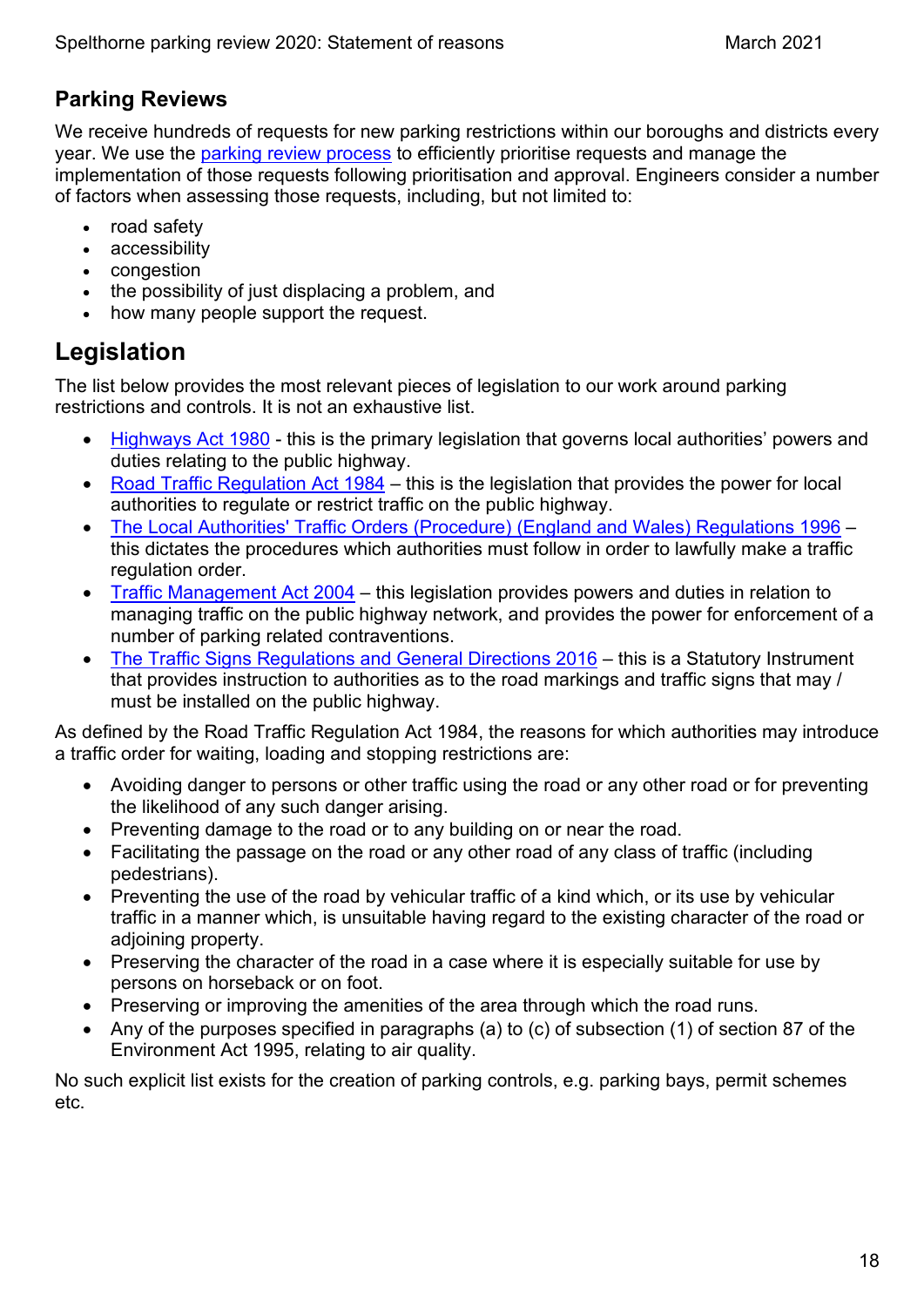# <span id="page-19-0"></span>**Annex 3 – General enquiries**

This annex contains information about topics that are quite often raised by people when making comments in response to parking proposals, but are generally things that are not considered within a parking review, or not possible to consider at that time.

# <span id="page-19-1"></span>**Speed limits, traffic calming, and speed enforcement**

Speed limits are introduced by the county council provided Surrey Police agree with the limit proposed. Further information about speed limits can be found on our website at:

#### [Speed limits](https://www.surreycc.gov.uk/roads-and-transport/road-safety/speed-limits)

Speed limits and traffic calming measures are considered by our local area highway team, and you can raise queries regarding these subjects using the contact details below on the next page. The police are the only authority with powers to enforce speed limits.

### <span id="page-19-2"></span>**Road safety and sustainable travel for schools**

Surrey County Council provides a range of services to help schools on this matter, more information can be found at:

[Road safety and sustainable travel for schools](https://www.surreycc.gov.uk/schools-and-learning/teachers-and-education-staff/road-safety-and-sustainable-travel-for-schools)

### <span id="page-19-3"></span>**Creation of additional parking space on verges or grassed areas**

This is not something that is considered by the parking team or within a parking review. Unfortunately, the council has little to no funding to carry out this type of work at the current time, but any requests for these types of schemes would need to be considered by the local area highway team, who can be reached via the contact details on the next page.

### <span id="page-19-4"></span>**Requests for permit parking schemes**

We can consider introducing permit parking schemes under appropriate circumstances. However, such significant changes cannot be considered based on only one or two requests. Anyone wanting to find out more about permit parking should first look at our webpage which explains where, why, and how a scheme could be introduced, and how they work, at:

#### [Permit parking schemes](https://www.surreycc.gov.uk/roads-and-transport/parking/restrictions-and-controls/permit-parking-schemes)

Having read that information, any customers interested in pursuing the idea of permit parking further, should consider raising a parking scheme request form (petition), as explained online at:

[The parking review process](https://www.surreycc.gov.uk/roads-and-transport/parking/reviews)

# <span id="page-19-5"></span>**Requests for additional parking controls**

Due to the legal processes involved, we cannot generally consider further parking restrictions over and above those already 'advertised'. The best way to put forward any ideas for new parking controls is to raise them to be considered as part of the next parking review in the area. Information about parking reviews, including how and why we do them, and how to raise any further requests, is available on our website at:

[The parking review process](https://www.surreycc.gov.uk/roads-and-transport/parking/reviews)